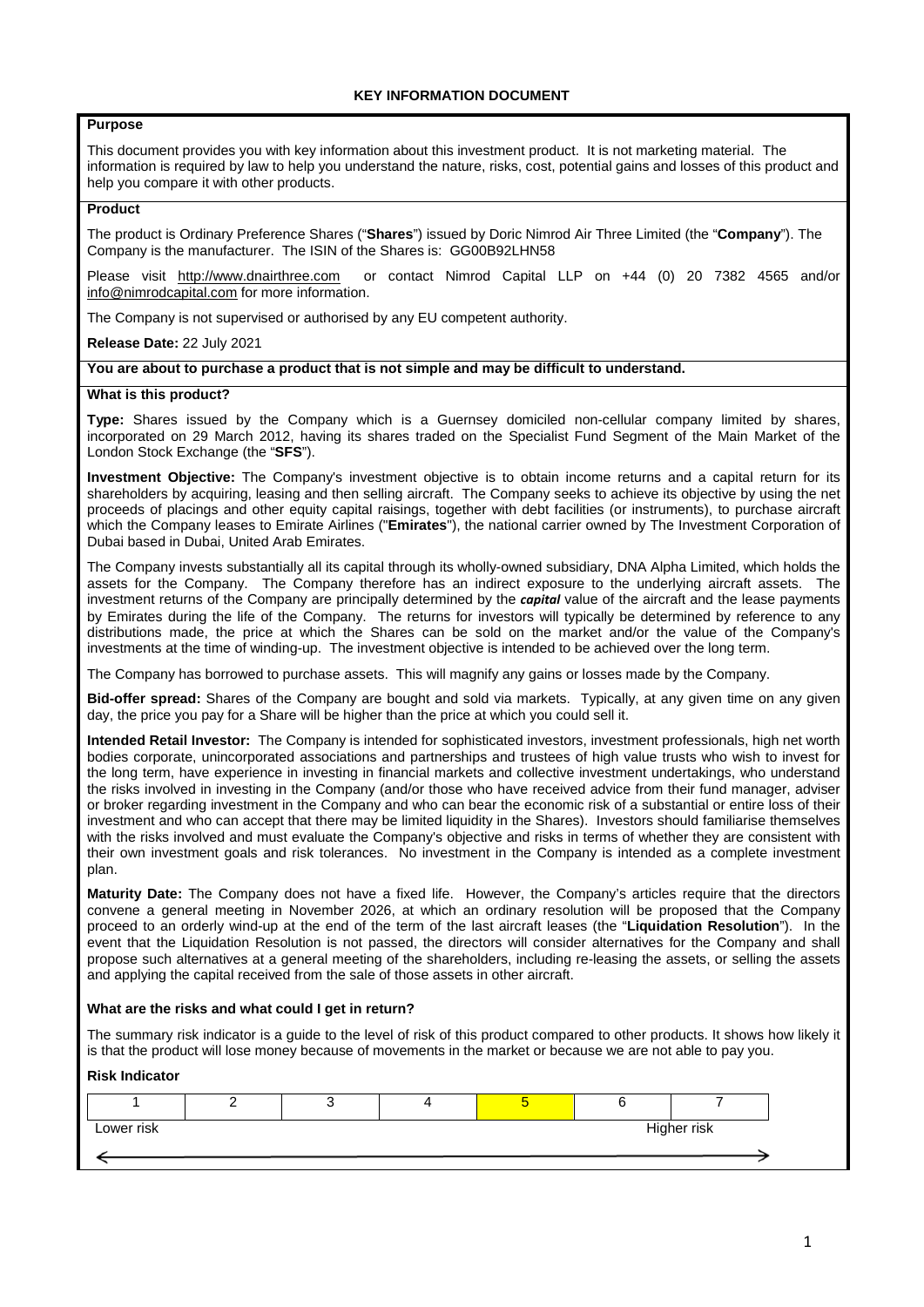

The risk indicator assumes you keep the product for five years. The actual risk can vary significantly if you cash in at an early stage and you may get back less. You may not be able to sell your product easily or you may have to sell at a price that significantly impacts on how much you get back.

We have classified this product as 5 out 7, which is a medium-high risk class. This rates the potential losses from future performance at a medium-high level, and poor market conditions will likely impact our capacity to pay you.

The following are some of the other risks materially relevant to the Shares which are not taken into account in the summary risk indicator: Operational risk in managing the Company; investment risks and technical faults related to the asset; borrowing and financing risks; default by Emirates; residual value of the asset on re-sale/lease.

See further the annual financial report for the Company as cited in the section "Other Relevant Information" below.

This product does not include any protection from future market performance so you could lose some or all of your investment. If we are not able to pay what is owed, you could lose your entire investment.

| <b>Performance Scenarios</b> |                                     |           |                                            |           |  |
|------------------------------|-------------------------------------|-----------|--------------------------------------------|-----------|--|
| Investment of GBP10,000      | 1 year                              | 3 years   | 5 years<br>(recommended<br>holding period) |           |  |
| <b>Scenarios</b>             |                                     |           |                                            |           |  |
| Stress scenario              | What you might get back after costs | £1,409    | £1,112                                     | £1,380    |  |
|                              | Average return each year            | $-85.91%$ | $-51.91\%$                                 | $-32.71%$ |  |
| Unfavourable scenario        | What you might get back after costs | £6,365    | £4,004                                     | £2,731    |  |
|                              | Average return each year            | $-36.35%$ | $-26.29%$                                  | $-22.86%$ |  |
| Moderate scenario            | What you might get back after costs | £9,118    | £7.413                                     | £6,028    |  |
|                              | Average return each year            | $-8.82\%$ | $-9.49%$                                   | $-9.63%$  |  |
| Favourable scenario          | What you might get back after costs | £12,592   | £13,233                                    | £12,826   |  |
|                              | Average return each year            | 25.92%    | 9.79%                                      | 5.10%     |  |

This table shows the money you could get back over the next five years, under different scenarios, assuming that you invest GBP10,000. The scenarios shown illustrate how your investments could perform. You can compare them with the scenarios of other products. The scenarios presented are an estimate of future performance based on evidence from the past on how the value of this investment varies, and are not an exact indicator. What you get back will vary depending on how the market performs and how long you keep the investment/product. The stress scenario shows what you might get back in extreme market circumstances, and it does not take into account the situation where we are not able to pay you. The figures shown include all the costs of the product itself, but may not include all the costs that you pay to your advisor or distributor. The figures do not take into account your personal tax situation, which may also affect how much you get back.

# **What happens if Doric Nimrod Air Three Limited is unable to pay out?**

Investors may suffer loss if the Company is unable to pay out. Investors do not have protection from an investor compensation or guarantee scheme.

# **What are the costs?**

The Reduction in Yield ("**RIY**") shows what impact the total costs you pay will have on the investment return you might get. The total costs take into account one-off, ongoing and incidental costs.

The amounts shown here are the cumulative costs of the product itself, for three different holding periods. They include potential early exit penalties. The figures assume you invest GBP10,000. The figures are estimates and may change in the future.